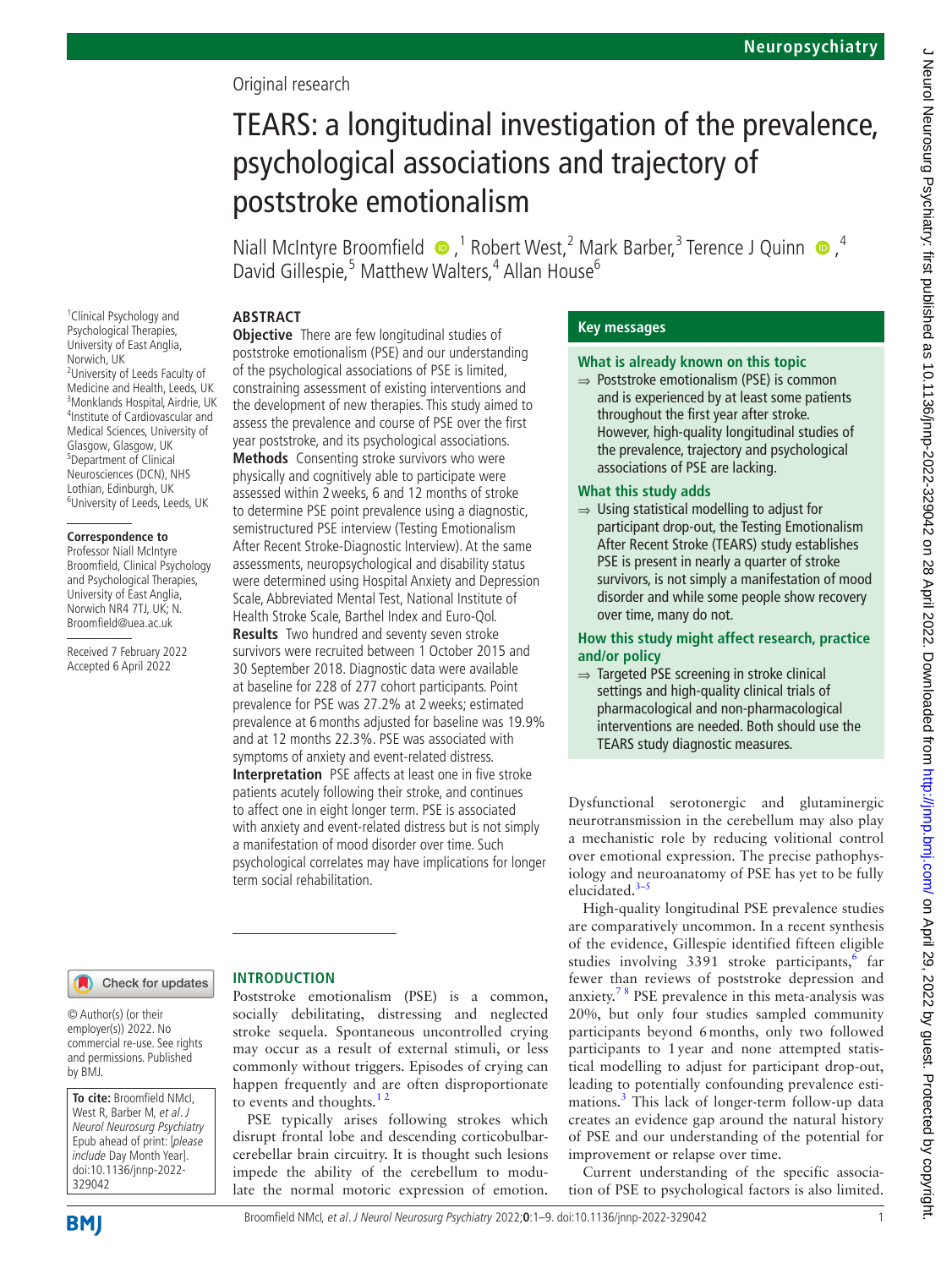Feelings of sadness often do not accompany crying episodes and many people with PSE do not have a diagnosable depressive disorder.<sup>9-11</sup> While clinically PSE is often characterised by irritability, mental intrusion and avoidant coping, existing data are cross-sectional with small case numbers so cause and effect cannot be concluded[.10 12](#page-7-5) This lack of basic observational research inhibits thinking about causation and constrains the development of novel preventive measures and treatments. Survey data show that health professionals use cognitive behavioural techniques to help, $^{13}$  $^{13}$  $^{13}$  yet there are no proven non-pharmacological PSE interventions and high quality data on antidepressant treat-ments are lacking.<sup>[14](#page-7-7)</sup>

This study was designed to: (1) determine PSE point prevalence at 2weeks, 6 and 12 months poststroke, adjusting for attrition bias and (2) to explore the association of PSE with psychological and disability-related variables over time.

## **METHODS**

The data underlying this article will be shared on reasonable request to the corresponding author and retired to the Virtual International Stroke Trials Archive.

## **Participants**

Participants were recruited prospectively on 1 October 2015 to 30 September 2018, from acute stroke units. All participants were male or non-pregnant female, ≥18 years of age, with clinical stroke diagnosis. Individuals with subarachnoid

haemorrhage, other extra-axial bleeds, transient ischaemic attack, severe concurrent medical conditions (metastatic cancer or cardiac failure with severe pulmonary odema), life expec $tancy \leq 3$  months, without spoken English or who had severe distressing behaviours secondary to stroke or dementia (hallucinations, delusions) were excluded.

Participants gave written informed consent. Individuals who lacked capacity or with aphasia on Frenchay Aphasia Screening Test (score  $\langle 25 \rangle$ <sup>[15](#page-7-8)</sup> were included in the wider Testing Emotionalism After Recent Stroke (TEARS) cohort but excluded from this prevalence study as TEARS-Diagnostic Interview  $(TEARS-IV)^{16}$ <sup>17</sup> was not completed ([figure](#page-1-0) 1).

## **Measures**

PSE diagnosis was made at 2weeks, 6 and 12 months using TEARS-IV by pretrained research nurses $1617$  with TEARS- Questionnaire (TEARS-Q) as a supplementary PSE measure. Hospital Anxiety and Depression Scale (HADS)<sup>[18](#page-7-10)</sup> evaluated mood symp-toms, with Impact of Events Scale-Revised (IES-R)<sup>[19](#page-7-11)</sup> and Social Ties Checklist  $(STC)^{20}$  included at 6 and 12 months. Abbreviated Mental Test (AMT) determined cognition at baseline, $21$ with disability-related measures of Barthel Index  $(BI)$ ,  $^{22}$  $^{22}$  $^{22}$  National Institute of Health Stroke Scale  $(NIHSS)^{23}$  and Euro-Qol (EQ-5D), $^{24}$  [\(figure](#page-1-0) 1).



<span id="page-1-0"></span>**Figure 1** Study measures at each assessment time point. BI, Barthel Index; FAST, Frenchay Aphasia Screening Test; HADS, Hospital Anxiety and Depression Scale; IES-R, Impact of Events Scale-Revised; STC, Social Ties Checklist; TEARS-IV, Testing Emotionalism After Recent Stroke-Diagnostic Interview; TEARS-Q, TEARS-Questionnaire; MoCA, Montreal Cognitive Assessent; EQ5D, Euro-QoL.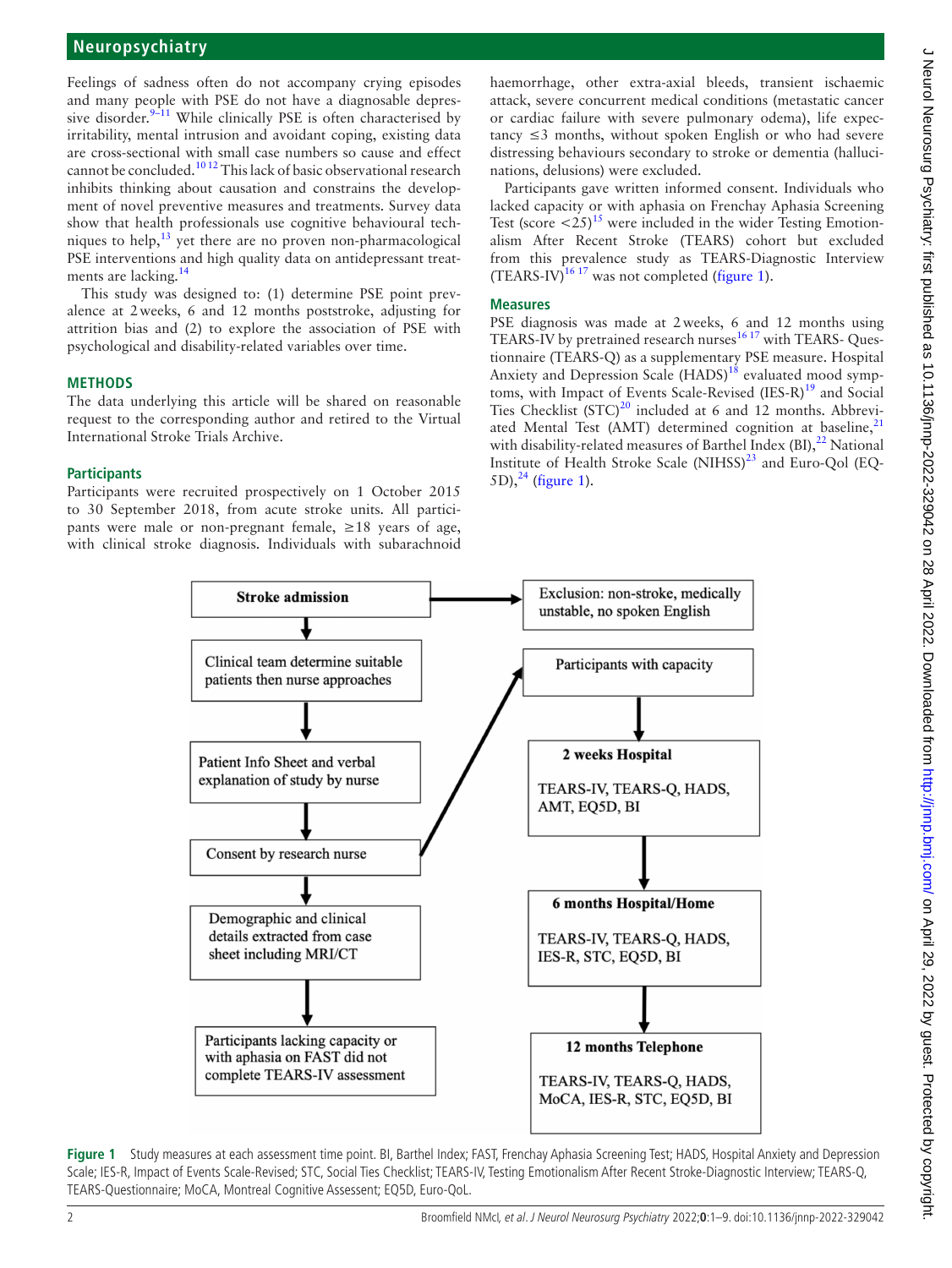#### **Analysis plan**

All statistical analyses were performed using R software.<sup>[25](#page-7-17)</sup> Crude prevalence was the proportion of participants with PSE interviewed at each time point. Conditional prevalence (6months) was the proportion of PSE cases at 6 months based on participant numbers with and without PSE at baseline, with prevalence estimated according to baseline prevalence to account for missing 6-month interviews. The same calculation method provided 12-month conditional PSE rates, based on 6-month observations (PSE present, absent or missing).

Cross-tabulation and follow-up statistics allowed comparison of participants with and without PSE on baseline sex, education, stroke type, stroke classification, BI and AMT. Associations between PSE and psychological and disability measures were determined using cross tabulation, equivalent to simple linear regression with t-test (for HADS-A, HADS-D, STC, BI, NIHSS), Mann-Whitney U test (IES-R components and total, AMT) or  $\chi^2$ test (EQ5D mobility, self care, usual activities, pain/discomfort, anxiety depression, overall health ; previous PSE state) for unadjusted statistics of association.

#### **RESULTS**

#### **Sample size and characteristics**

There were 277 participants in the TEARS cohort from nine stroke services. TEARS-IV interviews from 228 baseline participants were available, with 49 participants not receiving TEARS-IV. The final sample of 228 enabled prevalence estimation within 2.7% SE, assuming prevalence of 20% and the binomial distribution to establish CIs.

Baseline characteristics for the 228 included and 49 nonassessed baseline participants are in [table](#page-3-0) 1. Median participant age at stroke onset was 67 years, 43.0% were female, 91.7% had sustained ischaemic stroke with mean NIHSS score of 3. Participants not receiving baseline TEARS-IV were older with more total and partial anterior strokes and higher disability.

Complete 6-month data were available from 159 participants with 118 not assessed, for 12 months 83 participants provided complete assessment data with 194 not assessed [\(figure](#page-4-0) 2). Of the 49 participants not assessed at baseline, 15 were assessed at 6months while 4 participants not assessed at 6months were assessed at 12 months. No participants were only assessed at 12 months.

#### **Crude prevalence**

Crude point prevalence rates were baseline 27.2% (62/228), 6months 20.1% (32/159) and 12 months 14.4% (12/83) ([figure](#page-4-0) 2).

Twenty participants had PSE acutely which remitted by 6months, a further 10 remitted by 12 months. Thirteen participants with no PSE acutely developed it by 6months, with six participants developing PSE by 12 months [\(table](#page-4-1) 2).

#### **Conditional 6-month prevalence**

Participants with PSE at baseline (40.3%) were less likely to receive interviews at 6months than those without PSE (35.5%) (tables [2 and 3\)](#page-4-1). We, therefore, calculated point prevalence at 6months conditional on baseline PSE status.

For those who were assessed at baseline, the proportion without PSE at baseline who had PSE at 6months was 12.2% (13/107) while for participants with PSE at baseline, the proportion with PSE at 6months was 46% (17/37). For participants not assessed at baseline, PSE prevalence at 6months was 13.3%  $(2/15)$ .

Using these rates, we estimated the number of participants with PSE at 6 months who were not assessed. For the 59 participants without PSE at baseline not assessed at 6months, this was  $59\times0.1215=7.05$ . For the 25 participants with PSE at baseline not assessed at 6 months, this was  $25 \times 0.4595 = 11.49$ . For the 34 participants not assessed at baseline and 6 months, this was  $34 \times 0.1333 = 4.53$ .

Conditional on baseline status, the number of participants with PSE at 6months was therefore 32 (observed) plus 7.05+11.49 + 4.53=55.07 of the 277 TEARS cohort, indicating 6months conditional prevalence of PSE was 19.9%. Further refinement based on age, sex and deprivation (Scottish Index of Multiple Deprivation) had no impact on conditional 12-month prevalence estimate.

#### **Conditional 12-month prevalence, on 6-month status**

For participants without PSE at 6months, PSE presence at 12 months was 7.8% (5/64). For participants with PSE at 6 months, PSE prevalence at 12 months was 40.0% (6/15). For participants not assessed at 6months, PSE prevalence at 12 months was 33.3% (1/3).

Conditional on 6-month status and using the same method, 12-month conditional prevalence of PSE was 22.3%. Further refinement based on age, sex and deprivation had no impact on conditional 12-month prevalence estimate.

#### **Sensitivity check**

We estimated prevalence based on the assumption that all missing patients would have been PSE negative at assessment. Prevalences were 22.4% (baseline), 11.6% (6 months), 4.3% (12 months) and these represent the lower limits of our estimates of the frequency of PSE after stroke.

## **Baseline associations with disability-related and psychological variables**

Using cross tabulation and follow-up statistics [\(table](#page-5-0) 4), no significant group differences were observed between participants with versus without PSE on sex, education, stroke type, stroke classification, BI and AMT, EQ-5D mobility, self-care, usual activities or pain.

The PSE group were significantly younger with more depression and anxiety on HADS, and on EQ5D, and poorer overall health on EQ5D ([table](#page-5-0) 4).

### **Six-month associations with disability-related and psychological variables**

No significant group differences in association were observed for 6-month BI or HADS-D across baseline PSE status, nor for EQ-5D mobility, self-care, pain or usual activities [\(table](#page-6-0) 5).

At 6months, participants with baseline PSE reported significantly more anxiety on HADS-A, greater distress about the time they experienced the stroke on IES-R (IES-R total, IES-R Intrusion, IES-R Hyperarousal and IES-R Avoidance), more social ties on STC and more anxiety/depression on EQ-5D.

#### **DISCUSSION**

The TEARS cohort is typical of research stroke populations with 90% ischaemic stroke and a younger age group with milder stroke severity and disability. The data confirm PSE is common and while some people showed recovery over time, many did not. Diagnostic status fluctuated with some individuals having remission of PSE and others developing PSE.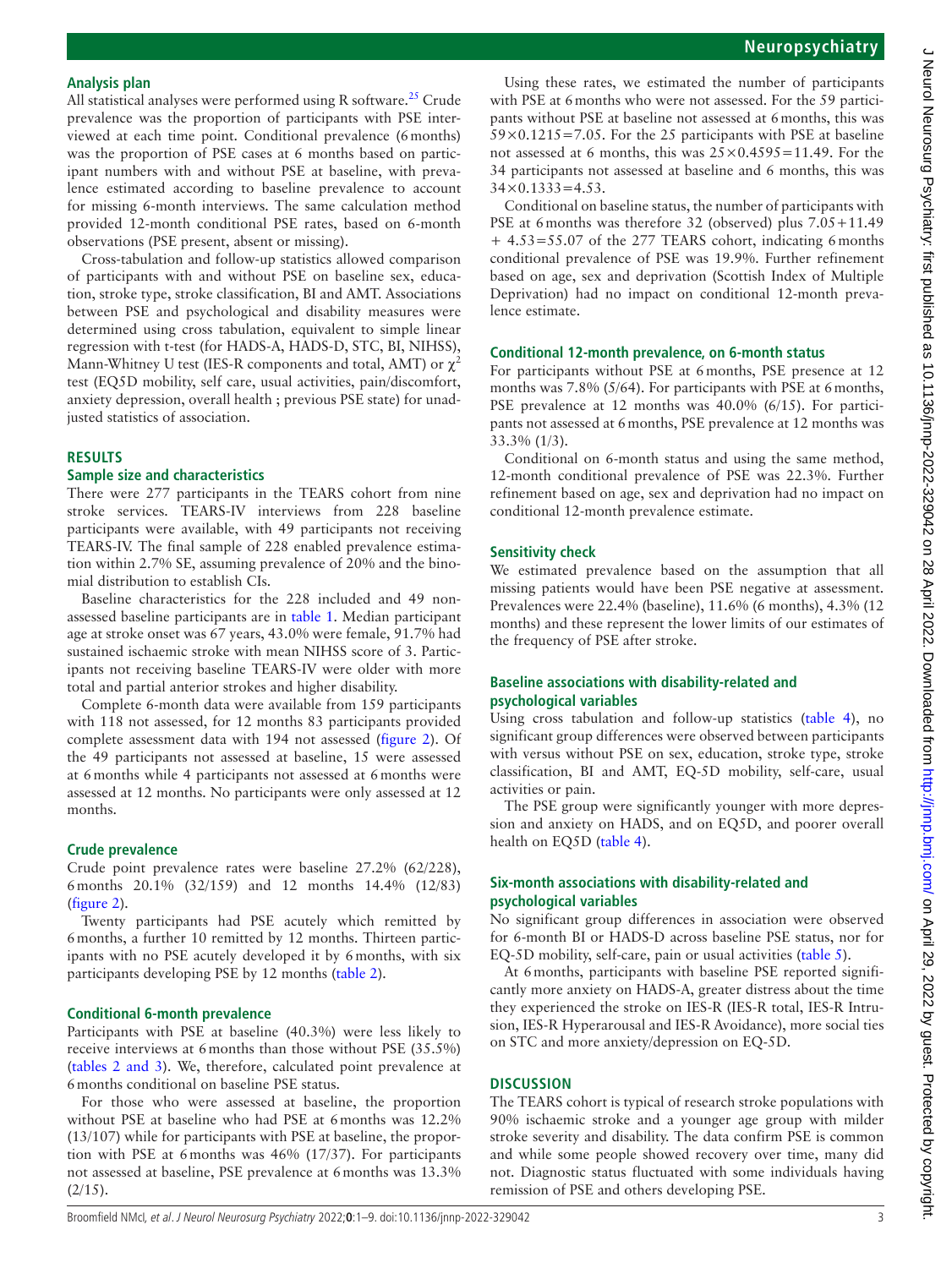<span id="page-3-0"></span>

| Table 1 Characteristics of assessed (included) and non-assessed participants at baseline                                                                                         |                                                      |                     |                     |              |  |  |
|----------------------------------------------------------------------------------------------------------------------------------------------------------------------------------|------------------------------------------------------|---------------------|---------------------|--------------|--|--|
| Characteristic                                                                                                                                                                   | Levels                                               | Assessed            | Not assessed        | P value      |  |  |
| N of participants                                                                                                                                                                | Total                                                | 228                 | 49                  |              |  |  |
| Age at stroke median (IQR)                                                                                                                                                       |                                                      | 67.0 (54.0-76.0)    | 74.00 (61.00-83.00) | 0.004        |  |  |
| Sex (%)                                                                                                                                                                          | Female                                               | 98 (43)             | 24 (49)             | 0.543, NS    |  |  |
|                                                                                                                                                                                  | Male                                                 | 130(57)             | 25(51)              |              |  |  |
| Education (%)                                                                                                                                                                    | Primary                                              | 5(2.3)              | 1(2.2)              | 0.032        |  |  |
|                                                                                                                                                                                  | Secondary                                            | 148 (67.3)          | 31(67.4)            |              |  |  |
|                                                                                                                                                                                  | University                                           | 34 (15.5)           | 8(17.4)             |              |  |  |
|                                                                                                                                                                                  | Other                                                | 30 (13.6)           | 2(4.3)              |              |  |  |
|                                                                                                                                                                                  | Unknown                                              | 3(1.4)              | 4(8.7)              |              |  |  |
| Stroke type                                                                                                                                                                      | Infarct                                              | 209 (91.7)          | 40 (81.6)           | 0.085, NS    |  |  |
|                                                                                                                                                                                  | Haemorrhage                                          | 18(7.9)             | 8(16.3)             |              |  |  |
|                                                                                                                                                                                  | Unknown                                              | 1(0.4)              | 1(2.0)              |              |  |  |
| Stroke classification (%)                                                                                                                                                        | <b>Total Anterior Circulation</b><br>Stroke (TACS)   | 10(4.5)             | 12(25.5)            | < 0.001      |  |  |
|                                                                                                                                                                                  | <b>Partial Anterior Circulation</b><br>Stroke (PACS) | 76 (34.5)           | 25 (53.2)           |              |  |  |
|                                                                                                                                                                                  | Lacunar Stroke (LACS)                                | 79 (35.9)           | 5(10.6)             |              |  |  |
|                                                                                                                                                                                  | <b>Posterior Circulation Stroke</b><br>(POCS)        | 54 (24.5)           | 5(10.6)             |              |  |  |
|                                                                                                                                                                                  | Unknown                                              | 1(0.5)              | 0(0.0)              |              |  |  |
| NIHSS median (IQR)                                                                                                                                                               |                                                      | 3.00 (2.00-5.50)    | $6.00(3.75 - 10.5)$ | 0.016        |  |  |
| Barthel median (IQR)                                                                                                                                                             |                                                      | 18.00 (14.00-20.00) | 13.00 (5.00-18.00)  | < 0.001      |  |  |
| AMT median (IQR)                                                                                                                                                                 |                                                      | $9.00(8.00 - 9.00)$ | $9.00(9.00 - 9.25)$ | 0.252, NS    |  |  |
| HADS Anx median (IQR)                                                                                                                                                            |                                                      | $5.00(2.00 - 8.00)$ | $4.00(4.00 - 8.00)$ | 0.692, NS    |  |  |
| HADS Dep median (IQR)                                                                                                                                                            |                                                      | $3.00(2.00 - 6.00)$ | $2.00(2.00 - 5.00)$ | 0.599, NS    |  |  |
| EQ5D mobility (%)                                                                                                                                                                | $\mathbf{1}$                                         | 70 (31.1)           | 1(16.7)             | 0.821, NS    |  |  |
|                                                                                                                                                                                  | $\overline{2}$                                       | 76 (33.8)           | 2(33.3)             |              |  |  |
|                                                                                                                                                                                  | 3                                                    | 42 (18.7)           | 1(16.7)             |              |  |  |
|                                                                                                                                                                                  | $\overline{4}$                                       | 15(6.7)             | 1(16.7)             |              |  |  |
|                                                                                                                                                                                  | 5                                                    | 22 (9.8)            | 1(16.7)             |              |  |  |
| EQ5D self care                                                                                                                                                                   | $\mathbf{1}$                                         | 107 (47.8)          | 4(66.7)             | $0.667$ , NS |  |  |
|                                                                                                                                                                                  | $\overline{2}$                                       | 71 (31.7)           | 1(16.7)             |              |  |  |
|                                                                                                                                                                                  | 3                                                    | 23 (10.3)           | 0(0.0)              |              |  |  |
|                                                                                                                                                                                  | $\sqrt{4}$                                           | 16(7.1)             | 1(16.7)             |              |  |  |
|                                                                                                                                                                                  | 5                                                    | 7(3.1)              | 0(0.0)              |              |  |  |
| EQ5D usual activities                                                                                                                                                            | 1                                                    | 56 (24.9)           | 2(33.3)             | 0.947, NS    |  |  |
|                                                                                                                                                                                  | $\overline{2}$                                       | 73 (32.4)           | 1(16.7)             |              |  |  |
|                                                                                                                                                                                  | 3                                                    | 37 (16.4)           | 1(16.7)             |              |  |  |
|                                                                                                                                                                                  | 4                                                    | 30 (13.3)           | 1(16.7)             |              |  |  |
|                                                                                                                                                                                  | 5                                                    | 29 (12.9)           | 1(16.7)             |              |  |  |
| EQ5D pain/discomfort                                                                                                                                                             | 1                                                    | 117 (52.0)          | 3(50.0)             | 0.895, NS    |  |  |
|                                                                                                                                                                                  | $\overline{2}$                                       | 56 (24.9)           | 1(16.7)             |              |  |  |
|                                                                                                                                                                                  | $\mathsf 3$                                          | 30 (13.3)           | 1(16.7)             |              |  |  |
|                                                                                                                                                                                  | 4                                                    | 16(7.1)             | 1(16.7)             |              |  |  |
|                                                                                                                                                                                  | 5                                                    | 6(2.7)              | 0(0.0)              |              |  |  |
| EQ5D Anx/Dep                                                                                                                                                                     | 1                                                    | 136 (60.4)          | 3(50.0)             | 0.625, NS    |  |  |
|                                                                                                                                                                                  | 2                                                    | 51(22.7)            | 1(16.7)             |              |  |  |
|                                                                                                                                                                                  | 3                                                    | 27 (12.0)           | 2(33.3)             |              |  |  |
|                                                                                                                                                                                  | 4                                                    | 6(2.7)              | 0(0.0)              |              |  |  |
|                                                                                                                                                                                  | 5                                                    | 5(2.2)              | 0(0.0)              |              |  |  |
| EQ5D overall health median (IQR)<br>Abbroviated Montal Tost: HADS Haspital Apricians and Doprossion Scalo: NIHSS, National Instituto of Health Stroke Scalo: NS, not significant |                                                      | 65.00 (50.00-80.00) | 75.00 (72.50-84.00) | 0.114, NS    |  |  |

AMT, Abbreviated Mental Test; HADS, Hospital Anxiety and Depression Scale; NIHSS, National Institute of Health Stroke Scale; NS, not significant.

We saw no consistent evidence PSE associated with disability measures over time but evidence of association with symptoms of anxiety and event related distress, with minimal clinically important difference on HADS-A (>1.7) and IES-R (>4.4).<sup>26.27</sup> Our sample was relatively mild stroke and as PSE associates with

stroke severity<sup>28</sup> we may underestimate prevalence. Our baseline age difference between assessed and non-assessed participants and exclusion of aphasia might also contribute to this.

Our findings replicate Gillespie although our reported prevalence reduced smoothly over time. We used TEARS IV, which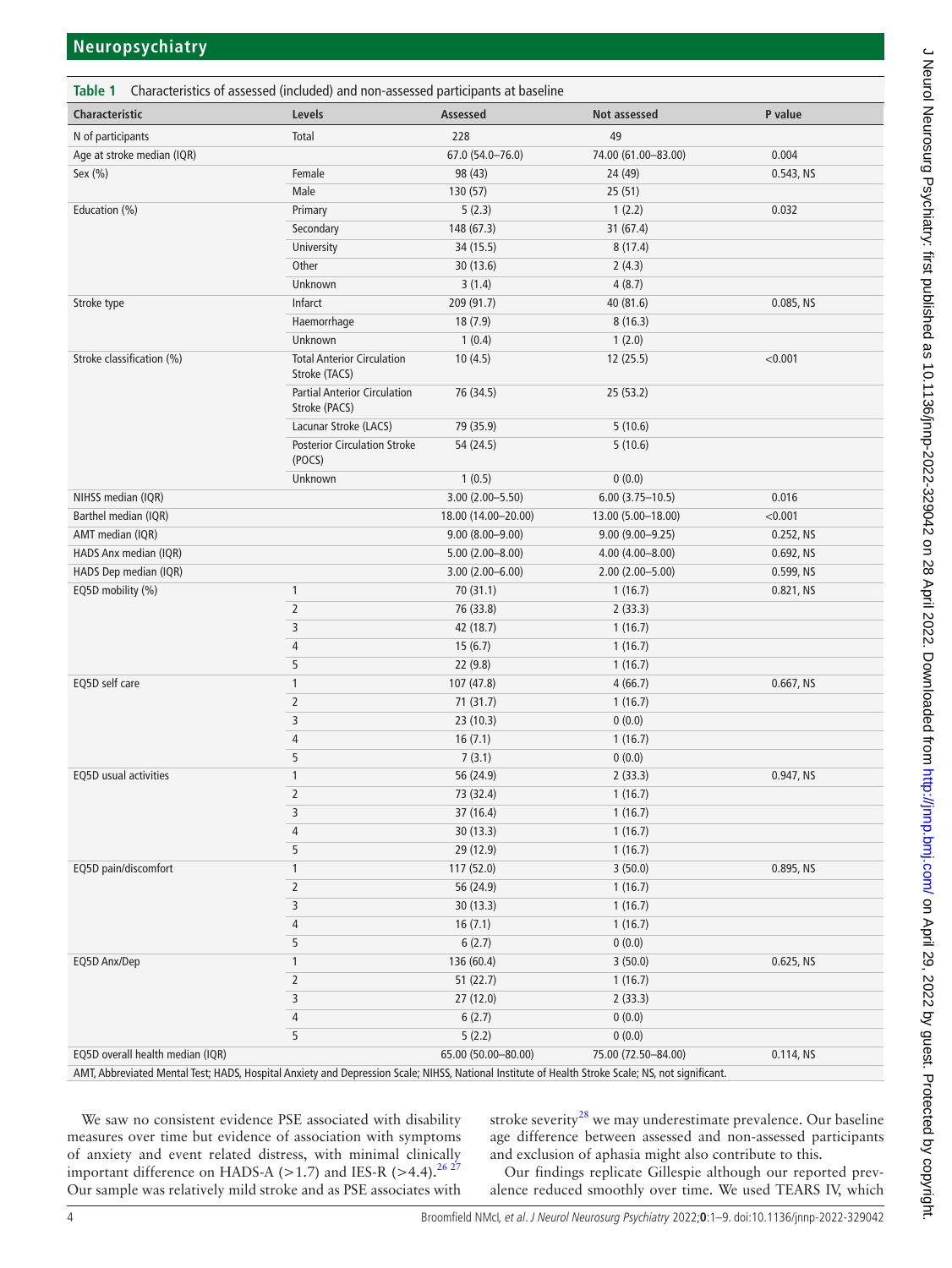## Participants without PSE

# Participants with PSE



<span id="page-4-0"></span>**Figure 2** Flow of participants classified with and without PSE, across assessment points. PSE, poststroke emotionalism.

might explain this. Future longitudinal prevalence studies should use TEARS-IV. We opted to report crude and conditional prevalence and the difference in observed and calculated rates was influenced by the high drop-out rate which is not unusual in non-intervention cohort studies. $2^9$  Our analyses reported elsewhere show drop out from TEARS was associated with older age and worse cognition but not emotionalism. $36$ 

Clinical implications of the prevalence data are obvious. Reliable, targeted screening is needed across acute and community stroke pathways although it will be important to show that emotionalism screening changes outcomes.<sup>16 17</sup> High-quality clinical trials must be prioritised to determine how to treat PSE effectively and safely. The current evidence is of very low quality, insufficient to definitively guide practice.<sup>13 14</sup> Our prevalence data on the natural history of PSE can inform trial design and analyses.

Our observation that PSE status is associated with anxiety and event related distress symptoms is interesting. It supports

<span id="page-4-1"></span>

| <b>Table 2</b> Transition chart for participants with and without PSE,<br>baseline to 6 and 6-12 months |              |           |                          |              |       |  |
|---------------------------------------------------------------------------------------------------------|--------------|-----------|--------------------------|--------------|-------|--|
|                                                                                                         |              | 6 months  |                          |              |       |  |
| <b>Baseline</b>                                                                                         |              | No PSE    | <b>PSE</b>               | Not assessed | Total |  |
|                                                                                                         | No PSE       | 94        | 13                       | 59           | 166   |  |
|                                                                                                         | <b>PSE</b>   | 20        | 17                       | 25           | 62    |  |
|                                                                                                         | Not assessed | 13        | $\overline{\phantom{a}}$ | 34           | 49    |  |
|                                                                                                         |              | 12 months |                          |              |       |  |
| 6 months                                                                                                |              | No PSE    | <b>PSE</b>               | Not assessed | Total |  |
|                                                                                                         | No PSE       | 59        | 5                        | 63           | 127   |  |
|                                                                                                         | <b>PSE</b>   | 9         | 6                        | 17           | 32    |  |
|                                                                                                         | Not assessed | 3         | 1                        | 114          | 118   |  |
| PSE, poststroke emotionalism.                                                                           |              |           |                          |              |       |  |

previous reports of avoidance and uncertainty in PSE<sup>10 12 31 32</sup> and suggests elevated anxiety may be a relevant psychological factor and potential treatment target to improve PSE psychosocial outcomes. It might also explain the rapid anxiolytic effect of antidepressant medicines to treat PSE in clinical practice.

| Table 3 Prevalence of participant PSE over time |              |              |                |  |
|-------------------------------------------------|--------------|--------------|----------------|--|
| <b>Baseline</b>                                 | 6 months     | 12 months    | Frequency      |  |
| <b>PSE</b>                                      | <b>PSE</b>   | <b>PSE</b>   | 3              |  |
| <b>PSE</b>                                      | <b>PSE</b>   | No PSE       | 4              |  |
| <b>PSE</b>                                      | No PSE       | <b>PSE</b>   | 1              |  |
| <b>PSE</b>                                      | No PSE       | No PSE       | 3              |  |
| <b>PSE</b>                                      | Not assessed | No PSE       | 3              |  |
| <b>PSE</b>                                      | Not assessed | <b>PSE</b>   | 1              |  |
| <b>PSE</b>                                      | <b>PSE</b>   | Not assessed | 10             |  |
| <b>PSE</b>                                      | No PSE       | Not assessed | 16             |  |
| <b>PSE</b>                                      | Not assessed | Not assessed | 21             |  |
| No PSE                                          | <b>PSE</b>   | <b>PSE</b>   | $\overline{2}$ |  |
| No PSE                                          | <b>PSE</b>   | No PSE       | 4              |  |
| No PSE                                          | No PSE       | <b>PSE</b>   | 4              |  |
| No PSE                                          | No PSE       | No PSE       | 47             |  |
| No PSE                                          | No PSE       | Not assessed | 43             |  |
| No PSE                                          | <b>PSE</b>   | Not assessed | $\overline{7}$ |  |
| No PSE                                          | Not assessed | Not assessed | 59             |  |
| Not assessed                                    | <b>PSE</b>   | <b>PSE</b>   | 1              |  |
| Not assessed                                    | <b>PSE</b>   | No PSE       | 1              |  |
| Not assessed                                    | No PSE       | No PSE       | 9              |  |
| Not assessed                                    | No PSE       | Not assessed | 4              |  |
| Not assessed                                    | Not assessed | Not assessed | 34             |  |
| <b>Total N</b>                                  |              |              | 277            |  |
| PSE, poststroke emotionalism.                   |              |              |                |  |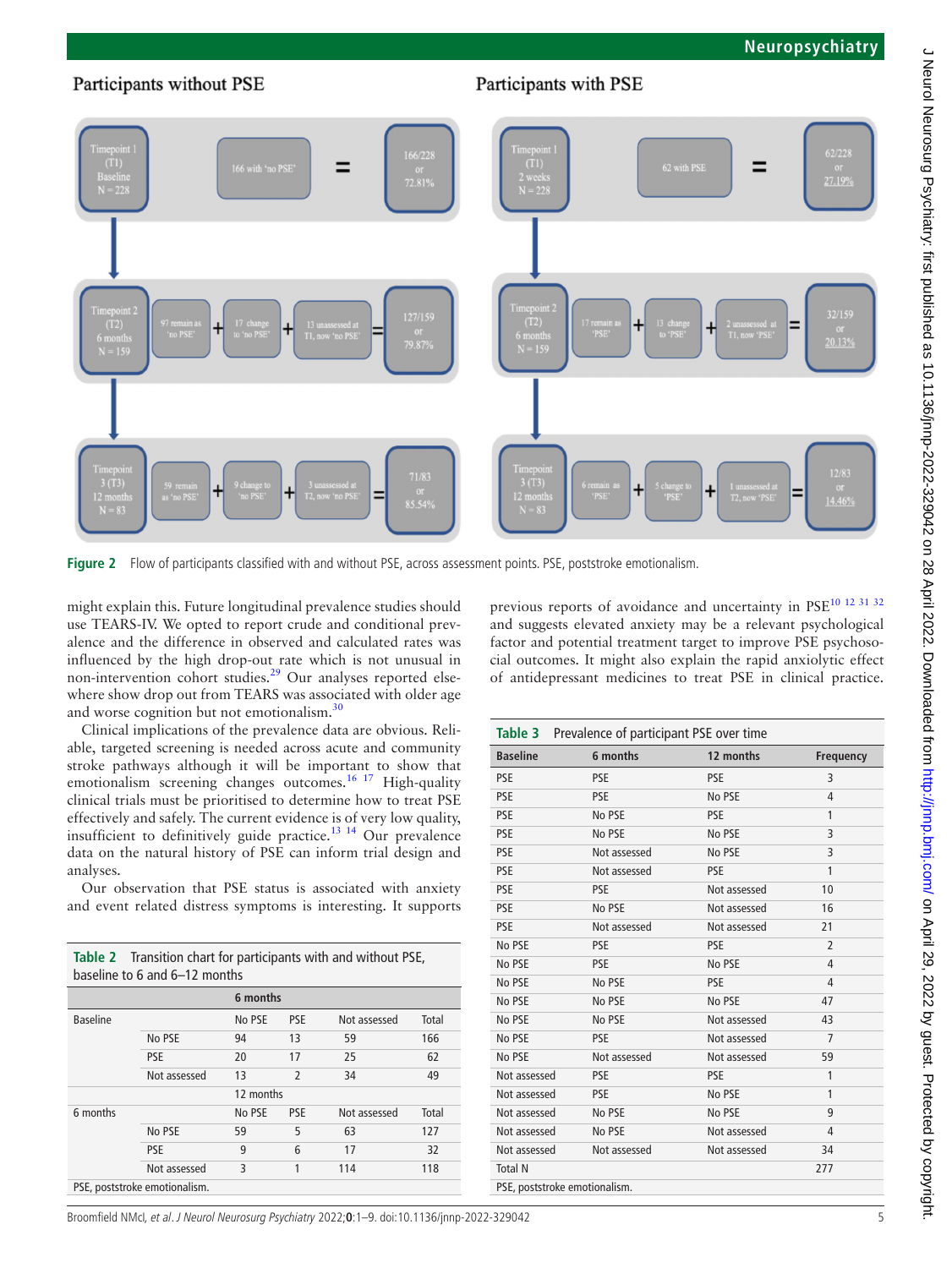<span id="page-5-0"></span>

| <b>Table 4</b> Characteristics of baseline assessed participants, stratified by PSE diagnosis |                                                      |                                       |                     |                     |           |  |
|-----------------------------------------------------------------------------------------------|------------------------------------------------------|---------------------------------------|---------------------|---------------------|-----------|--|
| Characteristic                                                                                | Levels                                               | <b>Total responses by</b><br>variable | No PSE              | <b>PSE</b>          | P value   |  |
| N of participants                                                                             |                                                      |                                       | 166                 | 62                  |           |  |
| Age at stroke median (IQR)                                                                    |                                                      | 228                                   | 70.00 (59.00-77.75) | 58.50 (50.25-68.75) | < 0.001   |  |
| Sex (%)                                                                                       | Female                                               | 228                                   | 65 (39.2)           | 33 (53.2)           | 0.079, NS |  |
|                                                                                               | Male                                                 |                                       | 101 (60.8)          | 29 (46.8)           |           |  |
| Education (%)                                                                                 | Primary                                              | 220                                   | 3(1.9)              | 2(3.4)              | 0.322, NS |  |
|                                                                                               | Secondary                                            |                                       | 103 (64.0)          | 45 (76.3)           |           |  |
|                                                                                               | University                                           |                                       | 28 (17.4)           | 6(10.2)             |           |  |
|                                                                                               | Other                                                |                                       | 24 (14.9)           | 6(10.2)             |           |  |
|                                                                                               | Unknown                                              |                                       | 3(1.9)              | 0(0.0)              |           |  |
| Stroke type                                                                                   | Infarct                                              | 228                                   | 150 (90.4)          | 59 (95.2)           | 0.474, NS |  |
|                                                                                               | Haemorrhage                                          |                                       | 15(9.0)             | 3(4.8)              |           |  |
|                                                                                               | Unknown                                              |                                       | 1(0.6)              | 0(0.0)              |           |  |
| Stroke classification (%)                                                                     | <b>Total Anterior Circulation</b><br>Stroke (TACS)   | 220                                   | 8(5.0)              | 2(3.4)              | 0.577, NS |  |
|                                                                                               | <b>Partial Anterior Circulation</b><br>Stroke (PACS) |                                       | 59 (36.6)           | 17 (28.8)           |           |  |
|                                                                                               | Lacunar Stroke (LACS)                                |                                       | 53 (32.9)           | 26 (44.1)           |           |  |
|                                                                                               | <b>Posterior Circulation Stroke</b><br>(POCS)        |                                       | 40 (24.8)           | 14(23.7)            |           |  |
|                                                                                               | Unknown                                              |                                       | 1(0.6)              | 0(0.0)              |           |  |
| NIHSS median (IQR)                                                                            |                                                      | 83                                    | 4.00 (1.00-5.00)    | $3.00(2.75 - 6.25)$ | 0.428, NS |  |
| Barthel median (IQR)                                                                          |                                                      | 226                                   | 18.00 (15.00-20.00) | 18.00 (13.00-20.00) | 0.450, NS |  |
| AMT median (IQR)                                                                              |                                                      | 224                                   | $9.00(9.00 - 9.00)$ | $9.00(8.00 - 9.00)$ | 0.076, NS |  |
| <b>HADS Anx</b><br>median (IQR)                                                               |                                                      | 225                                   | 4.00 (1.00-7.00)    | 8.00 (4.00-12.00)   | < 0.001   |  |
| <b>HADS Dep</b><br>median (IQR)                                                               |                                                      | 225                                   | $3.00(1.00 - 5.00)$ | $5.00(3.00 - 9.00)$ | < 0.001   |  |
| EQ5D mobility (%)                                                                             | $\mathbf{1}$                                         | 225                                   | 53 (32.3)           | 17 (27.9)           | 0.881, NS |  |
|                                                                                               | $\overline{2}$                                       |                                       | 54 (32.9)           | 22(36.1)            |           |  |
|                                                                                               | 3                                                    |                                       | 32 (19.5)           | 10(16.4)            |           |  |
|                                                                                               | 4                                                    |                                       | 10(6.1)             | 5(8.2)              |           |  |
|                                                                                               | 5                                                    |                                       | 15(9.1)             | 7(11.5)             |           |  |
| EQ5D self care<br>(% )                                                                        | $\mathbf{1}$                                         | 224                                   | 79 (48.5)           | 28 (45.9)           | 0.147, NS |  |
|                                                                                               | $\overline{2}$                                       |                                       | 57 (35.0)           | 14 (23.0)           |           |  |
|                                                                                               | 3                                                    |                                       | 14(8.6)             | 9(14.8)             |           |  |
|                                                                                               | 4                                                    |                                       | 9(5.5)              | 7(11.5)             |           |  |
|                                                                                               | 5                                                    |                                       | 4(2.5)              | 3(4.9)              |           |  |
| EQ5D usual activities (%)                                                                     | $\mathbf{1}$                                         | 225                                   | 44 (26.8)           | 12 (19.7)           | 0.148     |  |
|                                                                                               | $\overline{2}$                                       |                                       | 57 (34.8)           | 16(26.2)            |           |  |
|                                                                                               | 3                                                    |                                       | 26 (15.9)           | 11 (18.0)           |           |  |
|                                                                                               | 4                                                    |                                       | 21(12.8)            | 9(14.8)             |           |  |
|                                                                                               | 5                                                    |                                       | 16(9.8)             | 13 (21.3)           |           |  |
| EQ5D pain/discom (%)                                                                          | $\mathbf{1}$                                         | 225                                   | 87 (53.0)           | 30 (49.2)           | 0.163     |  |
|                                                                                               | $\overline{2}$                                       |                                       | 41 (25.0)           | 15 (24.6)           |           |  |
|                                                                                               | 3                                                    |                                       | 24 (14.6)           | 6(9.8)              |           |  |
|                                                                                               | 4                                                    |                                       | 10(6.1)             | 6(9.8)              |           |  |
|                                                                                               | 5                                                    |                                       | 2(1.2)              | 4(6.6)              |           |  |
| EQ5D Anx/Dep (%)                                                                              | $\mathbf{1}$                                         | 225                                   | 114 (69.5)          | 22 (36.1)           | < 0.001   |  |
|                                                                                               | $\overline{2}$                                       |                                       | 33 (20.1)           | 18 (29.5)           |           |  |
|                                                                                               | 3                                                    |                                       | 14(8.5)             | 13(21.3)            |           |  |
|                                                                                               | 4                                                    |                                       | 3(1.8)              | 3(4.9)              |           |  |
|                                                                                               | 5                                                    |                                       | 0(0.0)              | 5(8.2)              |           |  |
| EQ5D overall health<br>median (IQR)                                                           |                                                      | 225                                   | 70.00 (53.75-80.00) | 60.00 (50.00-70.00) | 0.007     |  |

AMT, Abbreviated Mental Test; HADS, Hospital Anxiety and Depression Scale; NIHSS, National Institute of Health Stroke Scale; NS, not significant; PSE, poststroke emotionalism.

Interestingly, while PSE status was associated with depression at baseline, this was at subclinical levels and did not persist over time. More research is needed to determine which psychological factors influence recovery and why some individuals have poorer outcomes.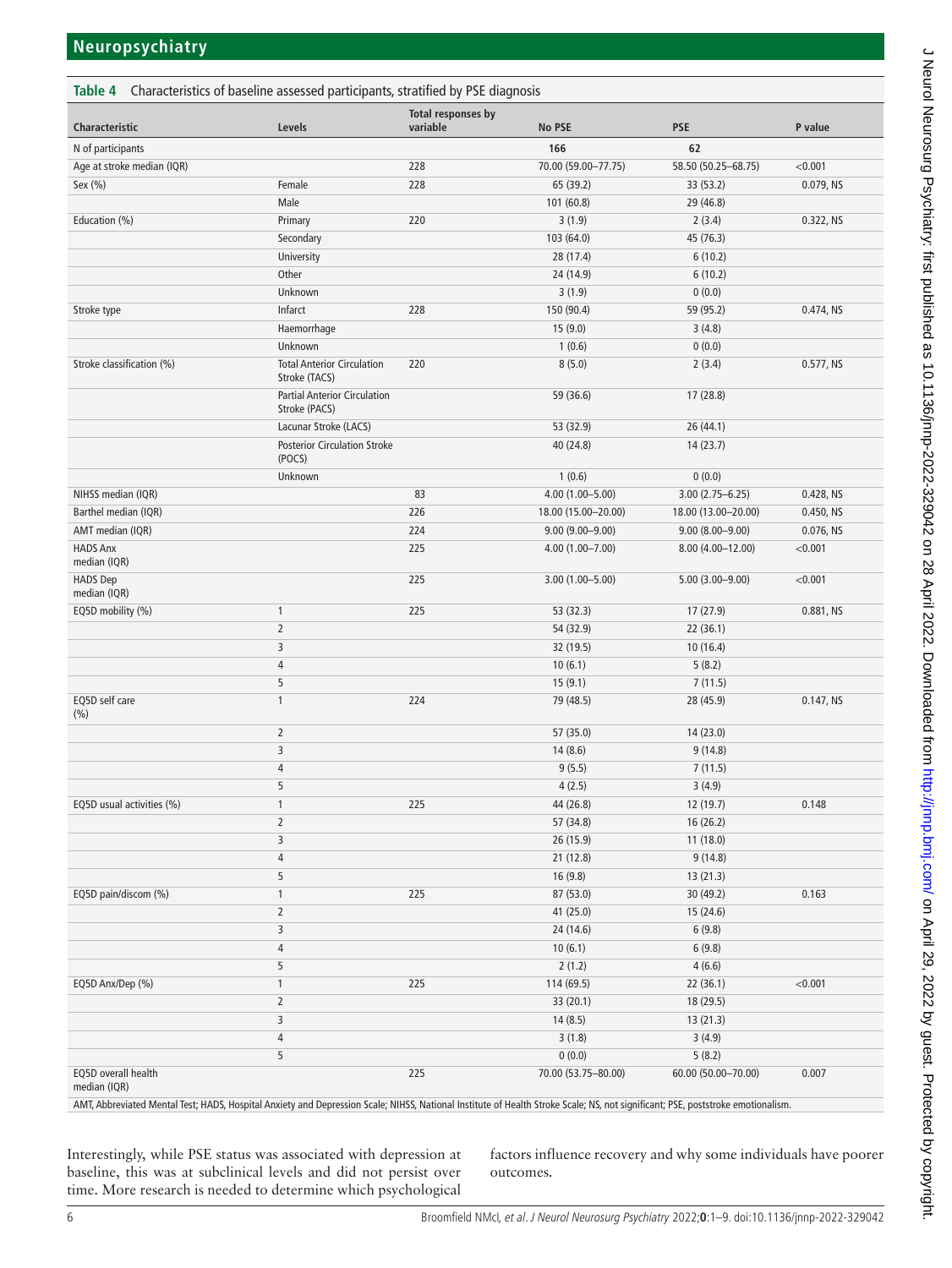<span id="page-6-0"></span>

| Table 5 Six-month participant characteristics, stratified by baseline PSE |                |                             |                      |                     |           |  |
|---------------------------------------------------------------------------|----------------|-----------------------------|----------------------|---------------------|-----------|--|
| Characteristic                                                            | Levels         | Total responses by variable | <b>No PSE=166</b>    | $PSE=62$            | P value   |  |
| 6-month diagnostic status (%)                                             | No PSE         | 144                         | 94 (87.9)            | 20(54.1)            | < 0.001   |  |
|                                                                           | PSE            |                             | 13(12.1)             | 17(45.9)            |           |  |
| Barthel median (IQR)                                                      |                | 154                         | 20.00 (18.00-20.00)  | 20.00 (18.00-20.00) | 0.648, NS |  |
| HADS-Dep median (IQR)                                                     |                | 149                         | $4.00(2.00 - 7.00)$  | 5.50 (3.00-7.00)    | 0.074, NS |  |
| HADS-Anx median (IQR)                                                     |                | 149                         | $4.00(1.00 - 8.00)$  | 7.00 (3.00-11.25)   | 0.007     |  |
| IES-R total median (IQR)                                                  |                | 140                         | $1.00(0.00 - 10.50)$ | 12.00 (3.00-28.00)  | < 0.001   |  |
| IES-R avoidance median (IQR)                                              |                | 140                         | $0.00(0.00 - 3.50)$  | 4.00 (0.00-14.00)   | 0.001     |  |
| IES-R intrusion median (IQR)                                              |                | 140                         | $0.00(0.00 - 3.50)$  | $5.00(1.00 - 9.00)$ | < 0.001   |  |
| IES-R hyperarousal median (IQR)                                           |                | 140                         | $0.00(0.00 - 3.00)$  | 4.00 (1.00-7.00)    | < 0.001   |  |
| Social ties checklist<br>median (IQR)                                     |                | 145                         | 4.50 (4.00-6.00)     | $4.00(3.00 - 5.00)$ | 0.008     |  |
| Euro-Qol EQ5D mobility (%)                                                | 1              | 149                         | 38 (34.9)            | 14 (35.0)           | 0.715, NS |  |
|                                                                           | $\overline{2}$ |                             | 31 (28.4)            | 9(22.5)             |           |  |
|                                                                           | 3              |                             | 27 (24.8)            | 12 (30.0)           |           |  |
|                                                                           | 4              |                             | 10(9.2)              | 5(12.5)             |           |  |
|                                                                           | 5              |                             | 3(2.8)               | 0(0.0)              |           |  |
| Euro-Qol EQ5D self care (%)                                               | 1              | 149                         | 66 (60.6)            | 24 (60.0)           | 0.690, NS |  |
|                                                                           | $\overline{2}$ |                             | 29 (26.6)            | 8(20.0)             |           |  |
|                                                                           | 3              |                             | 10(9.2)              | 6(15.0)             |           |  |
|                                                                           | $\overline{4}$ |                             | 3(2.8)               | 2(5.0)              |           |  |
|                                                                           | 5              |                             | 1(0.9)               | 0(0.0)              |           |  |
| Euro-Qol EQ5D usual activities (%)                                        | $\mathbf{1}$   | 149                         | 31 (28.4)            | 7(17.5)             | 0.150, NS |  |
|                                                                           | $\overline{2}$ |                             | 40 (36.7)            | 15 (37.5)           |           |  |
|                                                                           | 3              |                             | 20 (18.3)            | 13 (32.5)           |           |  |
|                                                                           | $\overline{4}$ |                             | 11(10.1)             | 5(12.5)             |           |  |
|                                                                           | 5              |                             | 7(6.4)               | 0(0.0)              |           |  |
| Euro-Qol EQ5D pain/discom (%)                                             | $\mathbf{1}$   | 149                         | 43 (39.4)            | 13(32.5)            | 0.764, NS |  |
|                                                                           | $\overline{2}$ |                             | 27 (24.8)            | 11(27.5)            |           |  |
|                                                                           | 3              |                             | 16(14.7)             | 9(22.5)             |           |  |
|                                                                           | 4              |                             | 18 (16.5)            | 5(12.5)             |           |  |
|                                                                           | 5              |                             | 5(4.6)               | 2(5.0)              |           |  |
| Euro-Qol EQ5D Anx/Dep (%)                                                 | 1              | 149                         | 62 (56.9)            | 15 (37.5)           | 0.041     |  |
|                                                                           | $\overline{2}$ |                             | 26 (23.9)            | 11(27.5)            |           |  |
|                                                                           | 3              |                             | 17(15.6)             | 7(17.5)             |           |  |
|                                                                           | $\sqrt{4}$     |                             | 2(1.8)               | 3(7.5)              |           |  |
|                                                                           | 5              |                             | 2(1.8)               | 4(10.0)             |           |  |

HADS, Hospital Anxiety and Depression Scale; IES-R, Impact of Events Scale-Revised; NS, not significant; PSE, poststroke emotionalism.

Systematic review from our group shows that emotionalism presents more commonly in younger people.[33](#page-7-22) Our finding of PSE association with younger age in the TEARS cohort would support this. While future research will be required to account for why, clinicians should consider specific interventions to prevent or manage the heightened likelihood of PSE in younger people.

Interestingly, there was no association of PSE with cognition contrary to previous work. $34$  Also, the PSE group showed higher social ties at 6months. Perhaps they became more supported by family and friends although this could be a chance finding as STC is not stroke validated.<sup>20</sup> We saw no consistent evidence PSE was associated with disability-related measures, perhaps because we lacked a severe stroke sample.

There are study limitations, highlighted elsewhere.<sup>16 17</sup> In the absence of any standardised alternative we developed TEARS-IV based on expert consensus diagnostic criteria. We determined prevalence in three different 'settings' (hospital ward 2weeks, ward or participant home 6months, telephone 12 months), so some variation might be due to this. We only assessed PSE to 12

months and some people may continue to improve, thus our data are not the complete picture and we extended our study across nine hospital sites, so our data are not consecutive referrals to one stroke unit. The sample was relatively young, predominantly mild stroke and all gave informed consent so generalisability to the full stroke population and across other countries and cultures can be questioned. Nevertheless, the TEARS population were broadly similar to an unselected Scottish stroke cohort.<sup>[35](#page-7-24)</sup> Finally, due to incomplete follow-up data and the high level of potential confounder variables, we could not reliably determine the effect of antidepressant prescribing on PSE. Drop out may associate with not being prescribed antidepressants at baseline.

A high proportion of participants (49 at baseline) did not receive interviews and there was a high number of non-assessed cases throughout, although due to patient reasons (worse neurological deficits, more disability) rather than site team factors. Completion rates of NIHSS measure were low and it is unknown if non-assessed individuals had PSE or did not, recovered, died or refused (although their non-assessment did not associate with emotionalism). Older age is a known predictor of worse stroke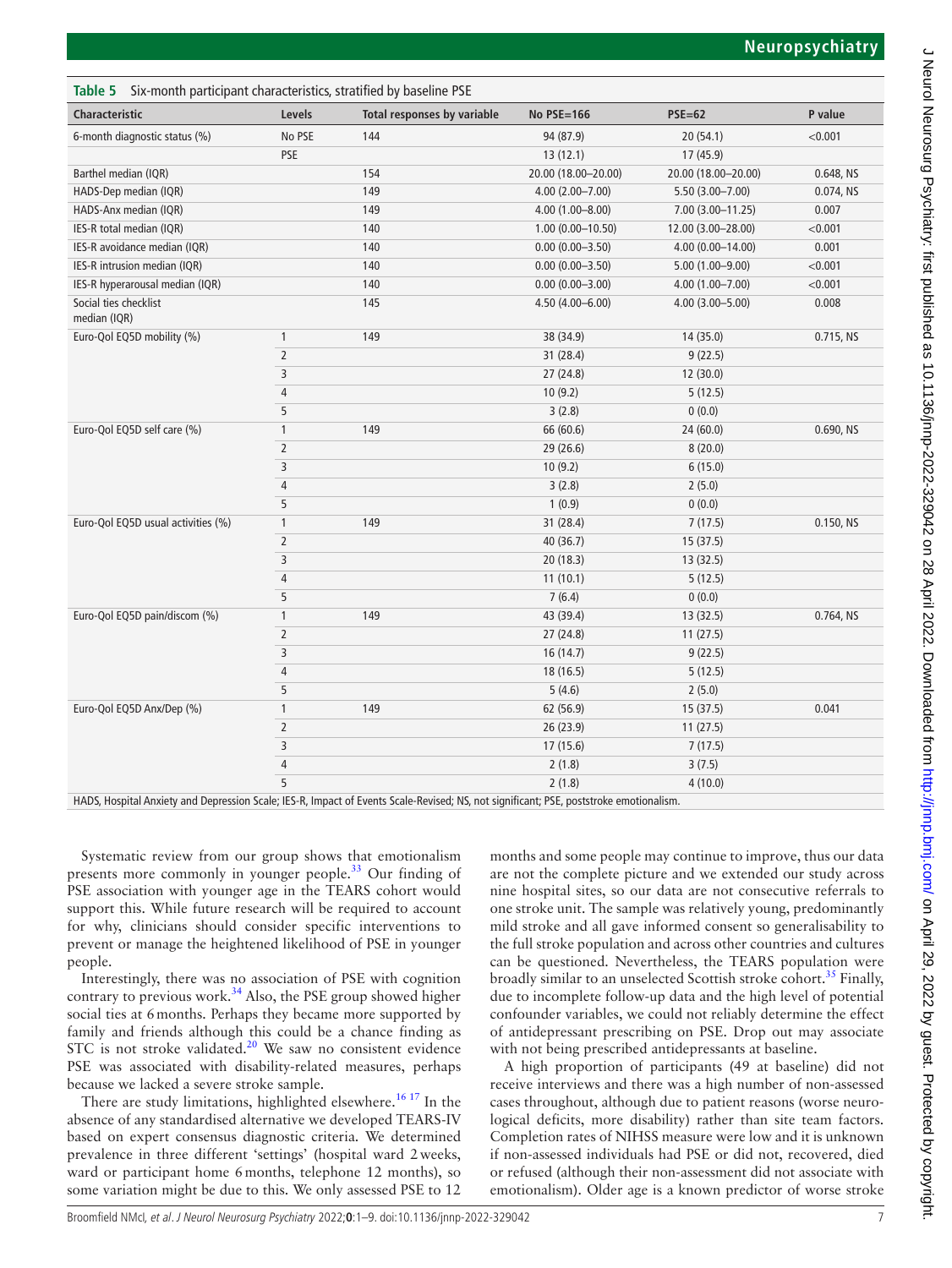# **Neuropsychiatry**

outcome[36](#page-8-0) and as non-assessed cases were more severe stroke and presumably less likely to be assessed, this probably accounts for the age difference between assessed and non-assessed cases observed. The difference in education status between assessed and non-assessed participants is more complex. This may be a chance finding but the established link between education status and poorer outcome after stroke $37$  might have precluded assessment by an interview.

Despite our best efforts to meaningfully include people with aphasia and cognitive impairment, the numbers of such individuals were small as we had to balance inclusive recruitment against participant burden and feasibility of assessment. The true population prevalence of emotionalism is likely to be higher than we report and dedicated research will be needed to elucidate precise PSE prevalence in these important groups. Similarly, we opted not to report 12-month associations due to the low numbers and to reduce participant burden. We only collected IES-R and STC data at 6 and 12 months, precluding certain comparisons. Finally, we do not report PSE laughter prevalence. This is much less common<sup>[3](#page-7-1)</sup> and clinically usually presents with pseudobulbar palsy (bilateral upper motor neuron weakness) in what is termed pseudobulbar affect. Importantly, PSE arises following strokes of many differing types including unilateral lesions and across a wider range of brain areas.<sup>38</sup>

Nevertheless, the data confirm that PSE affects at least one in five patients who had a stroke acutely and at least one in eight longer term. We observed PSE associations with anxiety and event-related distress, not depression, over time which could worsen the emotional and psychosocial consequences of PSE by driving avoidance and uncertainty. These factors should be a target for future research including novel non-pharmaceutical interventions for this common stroke sequela.<sup>[10](#page-7-5)</sup>

#### **Twitter** Terence J Quinn [@DrTerryQuinn](https://twitter.com/DrTerryQuinn)

**Acknowledgements** We sincerely thank our stroke nurse, Scottish Stroke Research Network and NHS Greater Glasgow and Clyde R&D colleagues, and all of our TEARS participants.

**Contributors** NMB (CI), AH, DG and MW conceived and designed the study, sought and achieved study funding and worked to develop the diagnostic methods. NMB and MW oversaw all aspects of trial design, recruitment, delivery and close out Broomfield and Quinn cowrote the study protocol. TJQ and MB led/supported recruitment at key sites West progressed all data analyses. All coauthors contributed to manuscript drafting and revision. NMB is the author responsible for the overall content as the guarantor.

**Funding** Stroke Association, UK (TSA 2013/03).

**Competing interests** None declared.

**Patient consent for publication** Not applicable.

**Ethics approval** This study involves human participants and was approved by Scotland AREC Ethics Committee ID 157483.

**Provenance and peer review** Not commissioned; externally peer reviewed.

**Data availability statement** Data are available on reasonable request.

#### **ORCID iDs**

Niall McIntyre Broomfield <http://orcid.org/0000-0003-2599-3435> Terence J Quinn <http://orcid.org/0000-0003-1401-0181>

#### **REFERENCES**

- <span id="page-7-0"></span>1 Wang G, Teng F, Chen Y, et al. Clinical features and related factors of poststroke pathological laughing and crying: a Case-Control study. [J Stroke Cerebrovasc Dis](http://dx.doi.org/10.1016/j.jstrokecerebrovasdis.2015.11.003) 2016;25:556–64.
- 2 House A, Dennis M, Molyneux A, et al. Emotionalism after stroke. [BMJ](http://dx.doi.org/10.1136/bmj.298.6679.991) 1989;298:991–4.
- <span id="page-7-1"></span>3 Parvizi J, Coburn KL, Shillcutt SD, et al. Neuroanatomy of pathological laughing and crying: a report of the American neuropsychiatric association Committee on research. [J Neuropsychiatry Clin Neurosci](http://dx.doi.org/10.1176/jnp.2009.21.1.75) 2009;21:75–87.
- 4 Maruzairi H, Koh CH. Pseudobulbar affect post stroke. Brunei Int Med J 2015;11:59–61.
- 5 Carota A, Calabrese P. Post-Stroke emotionalism. J Neurol Disord 2013;65:928–9.
- <span id="page-7-2"></span>6 Gillespie DC, Cadden AP, Lees R, et al. Prevalence of pseudobulbar affect following stroke: a systematic review and meta-analysis. [J Stroke Cerebrovasc Dis](http://dx.doi.org/10.1016/j.jstrokecerebrovasdis.2015.11.038) 2016;25:688–94.
- <span id="page-7-3"></span>7 Hackett ML, Pickles K. Part I: frequency of depression after stroke: an updated systematic review and meta-analysis of observational studies. [Int J Stroke](http://dx.doi.org/10.1111/ijs.12357) 2014;9:1017–25.
- 8 Knapp P, Dunn-Roberts A, Sahib N, et al. Frequency of anxiety after stroke: an updated systematic review and meta-analysis of observational studies. [Int J Stroke](http://dx.doi.org/10.1177/1747493019896958) 2020;15:244–55.
- <span id="page-7-4"></span>9 Carota A, Berney A, Aybek S, et al. A prospective study of predictors of poststroke depression. [Neurology](http://dx.doi.org/10.1212/01.WNL.0000150935.05940.2D) 2005;64:428-33.
- <span id="page-7-5"></span>10 Calvert T, Knapp P, House A. Psychological associations with emotionalism after stroke. [J Neurol Neurosurg Psychiatry](http://dx.doi.org/10.1136/jnnp.65.6.928) 1998;65:928-9.
- 11 Kim JS, Choi-Kwon S. Post stroke depression and emotional incontinence. Neurology 2000;54:1805–10.
- 12 Eccles S, House A, Knapp P. Psychological adjustment and self reported coping in stroke survivors with and without emotionalism. [J Neurol Neurosurg Psychiatry](http://dx.doi.org/10.1136/jnnp.67.1.125) 1999;67:125–6.
- <span id="page-7-6"></span>13 Gillespie D, Caddens A, Broomfield NM. Non-pharmacological interventions for poststroke emotionalism (PSE) within in-patient settings. Topics in Stroke Rehabilitation 2020;27:15–24.
- <span id="page-7-7"></span>14 Allida S, Patel K, House A, et al. Pharmaceutical interventions for emotionalism after stroke. [Cochrane Database Syst Rev](http://dx.doi.org/10.1002/14651858.CD003690.pub4) 2019;3:CD003690.
- <span id="page-7-8"></span>15 Enderby P, Crow E. Frenchay aphasia screening test: validity and comparability. Disabil [Rehabil](http://dx.doi.org/10.3109/09638289609166307) 1996;18:238–40.
- <span id="page-7-9"></span>16 Broomfield NM, West R, House A, et al. Psychometric evaluation of a newly developed measure of emotionalism after stroke (TEARS-Q). [Clin Rehabil](http://dx.doi.org/10.1177/0269215520981727) 2021;35:894-903.
- 17 Broomfield NM, West R, Barber M, et al. Practical guidance on use of TEARS-Q to diagnose post-stroke emotionalism. [Clin Rehabil](http://dx.doi.org/10.1177/02692155211024801) 2021;35:1768-72.
- <span id="page-7-10"></span>18 Zigmond AS, Snaith RP. The hospital anxiety and depression scale. Acta Psychiatr [Scand](http://dx.doi.org/10.1111/j.1600-0447.1983.tb09716.x) 1983;67:361–70.
- <span id="page-7-11"></span>19 Weiss DS, Marmar CR. The Impact of Event Scale—Revised. In: Wilson JP, Keane TM, eds. Assessing psychological trauma and PTSD. The Guilford Press, 1997: 399–411.
- <span id="page-7-12"></span>20 Starr LB, Robinson RG, Price TR. Reliability, validity, and clinical utility of the social functioning exam in the assessment of stroke patients. [Exp Aging Res](http://dx.doi.org/10.1080/03610738308258434) 1983;9:101-6.
- <span id="page-7-13"></span>21 Hodkinson HM. Evaluation of a mental test score for assessment of mental impairment in the elderly. [Age Ageing](http://dx.doi.org/10.1093/ageing/1.4.233) 1972;1:233-8.
- <span id="page-7-14"></span>22 Wade DT, Collin C. The Barthel ADL index: a standard measure of physical disability? [Int Disabil Stud](http://dx.doi.org/10.3109/09638288809164105) 1988;10:64–7.
- <span id="page-7-15"></span>23 National Institute of Neurological Disorders and Stroke (U.S.). NIH stroke scale. Bethesda, Md.? National Institute of Neurological Disorders and Stroke, Dept. of Health and Human Services, USA, 2011.
- <span id="page-7-16"></span>24 Herdman M, Gudex C, Lloyd A, et al. Development and preliminary testing of the new five-level version of EQ-5D (EQ-5D-5L). [Qual Life Res](http://dx.doi.org/10.1007/s11136-011-9903-x) 2011;20:1727–36.
- <span id="page-7-17"></span>25 R Core Team. R: a language and environment for statistical computing. Vienna, Austria: R Foundation for Statistical Computing, 2020.<https://www.R-project.org/>
- <span id="page-7-18"></span>26 Lemay KR, Tulloch HE, Pipe AL, et al. Establishing the minimal clinically important difference for the hospital anxiety and depression scale in patients with cardiovascular disease. [J Cardiopulm Rehabil Prev](http://dx.doi.org/10.1097/HCR.0000000000000379) 2019;39:6-11.
- 27 Chan KS, Aronson Friedman L, Bienvenu OJ, et al. Distribution-based estimates of minimal important difference for hospital anxiety and depression scale and impact of event scale-revised in survivors of acute respiratory failure. [Gen Hosp Psychiatry](http://dx.doi.org/10.1016/j.genhosppsych.2016.07.004) 2016;42:32–5.
- <span id="page-7-19"></span>28 Wang G, Teng F, Chen Y, et al. Clinical features and related factors of poststroke pathological laughing and crying: a case-control study. [J Stroke Cerebrovasc Dis](http://dx.doi.org/10.1016/j.jstrokecerebrovasdis.2015.11.003) 2016;25:556–64.
- <span id="page-7-20"></span>29 Davis LL, Broome ME, Cox RP. Maximizing retention in community-based clinical trials. [J Nurs Scholarsh](http://dx.doi.org/10.1111/j.1547-5069.2002.00047.x) 2002;34:47–53.
- <span id="page-7-21"></span>30 Trigg E. Psychological; sequelae of stroke: examining emotionalism maintaining factors and the prevalence of stroke-induced post-traumatic stress disorder. (Unpublished doctoral thesis, University of East Anglia, 2021.
- 31 McAleese N, Guzman A, O'Rourke SJ, et al. Post-stroke emotionalism: a qualitative investigation. [Disabil Rehabil](http://dx.doi.org/10.1080/09638288.2019.1620876) 2021;43:192–200.
- 32 Fitzgerald S, Gracey F, Broomfield N. Post-stroke emotionalism (PSE): a qualitative longitudinal study exploring individuals' experience with PSE. [Disabil Rehabil](http://dx.doi.org/10.1080/09638288.2021.2002439) 2021:1–13.
- <span id="page-7-22"></span>33 Fitzgerald S, Gracey F, Trigg E, et al. Predictors and correlates of emotionalism across acquired and progressive neurological conditions: a systematic review. Neuropsychol [Rehabil](http://dx.doi.org/10.1080/09602011.2022.2052326);9:1–43.
- <span id="page-7-23"></span>34 Wang Y, Wang Y, Ma W, et al. Correlation between cognitive impairment during the acute phase of first cerebral infarction and development of long-term pseudobulbar affect. [Neuropsychiatr Dis Treat](http://dx.doi.org/10.2147/NDT.S161792) 2018;14:871–7.
- <span id="page-7-24"></span>35 Public Health Scotland. Scottish stroke improvement programme 2021 national report, 2021. Available: [https://publichealthscotland.scot/publications/scottish-stroke-](https://publichealthscotland.scot/publications/scottish-stroke-improvement-programme/scottish-stroke-improvement-programme-2021-national-report/)